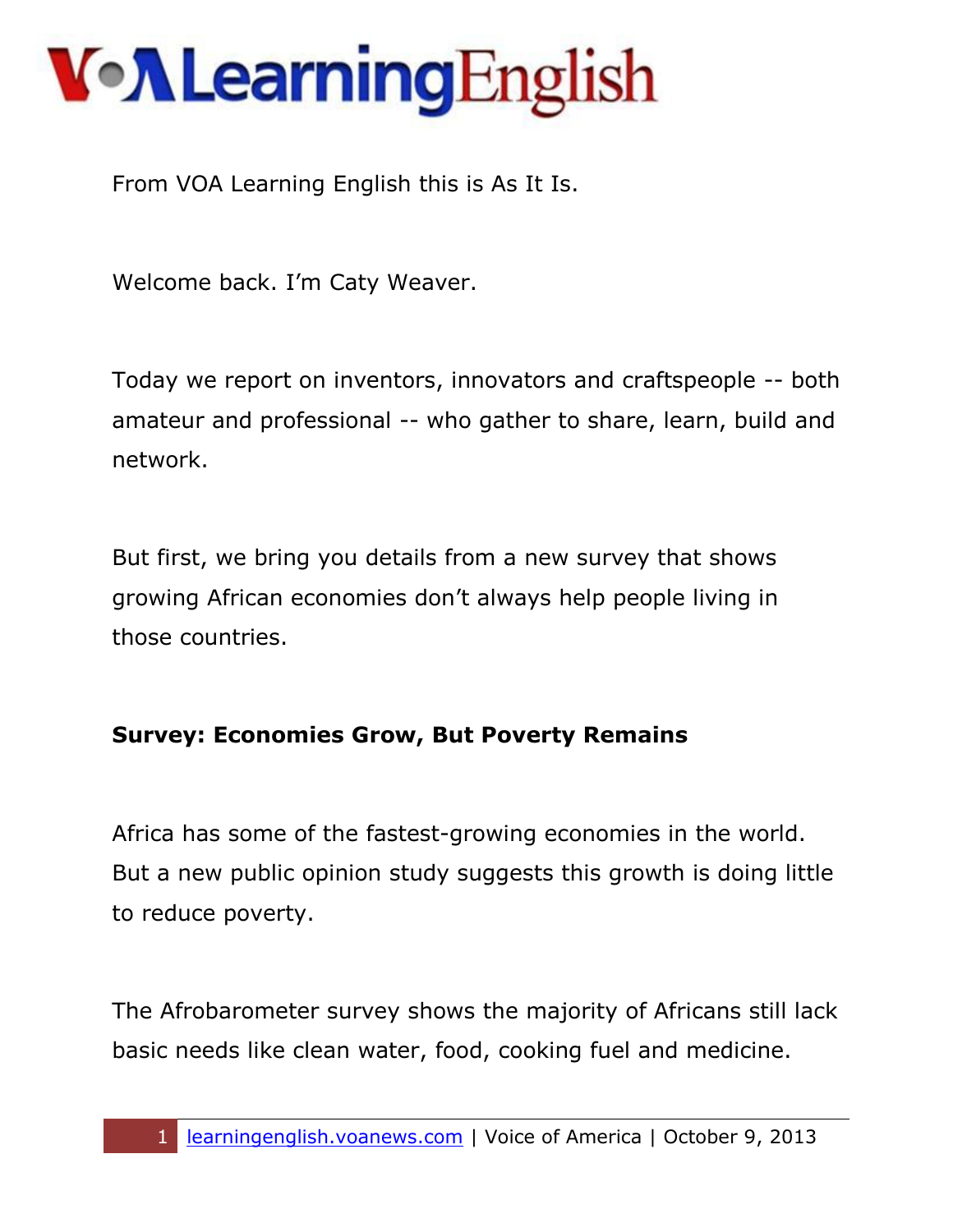Afrobarometer says it is "an independent, nonpartisan research project that measures the social, political, and economic atmosphere in Africa."

Jim Bertel tells us more about the findings.

Afrobarometer says poverty levels have improved very little over the past 10 years. Yet economies grew by an average of five percent during the same period.

The latest survey took place in 34 African countries between October 2011 and June 2013. More than 50,000 people answered the survey questions. Three out of four of them reported that they had gone without cash income at least once in the past year. Almost half of the poor people who answered the questions said they had gone without food or clean water once or several times in the past year. One out of every two said they struggled to get medical care.

Researchers presented the survey findings in Johannesburg last week. The problems are deepest in East and West Africa, but they said even countries with strong economies are affected.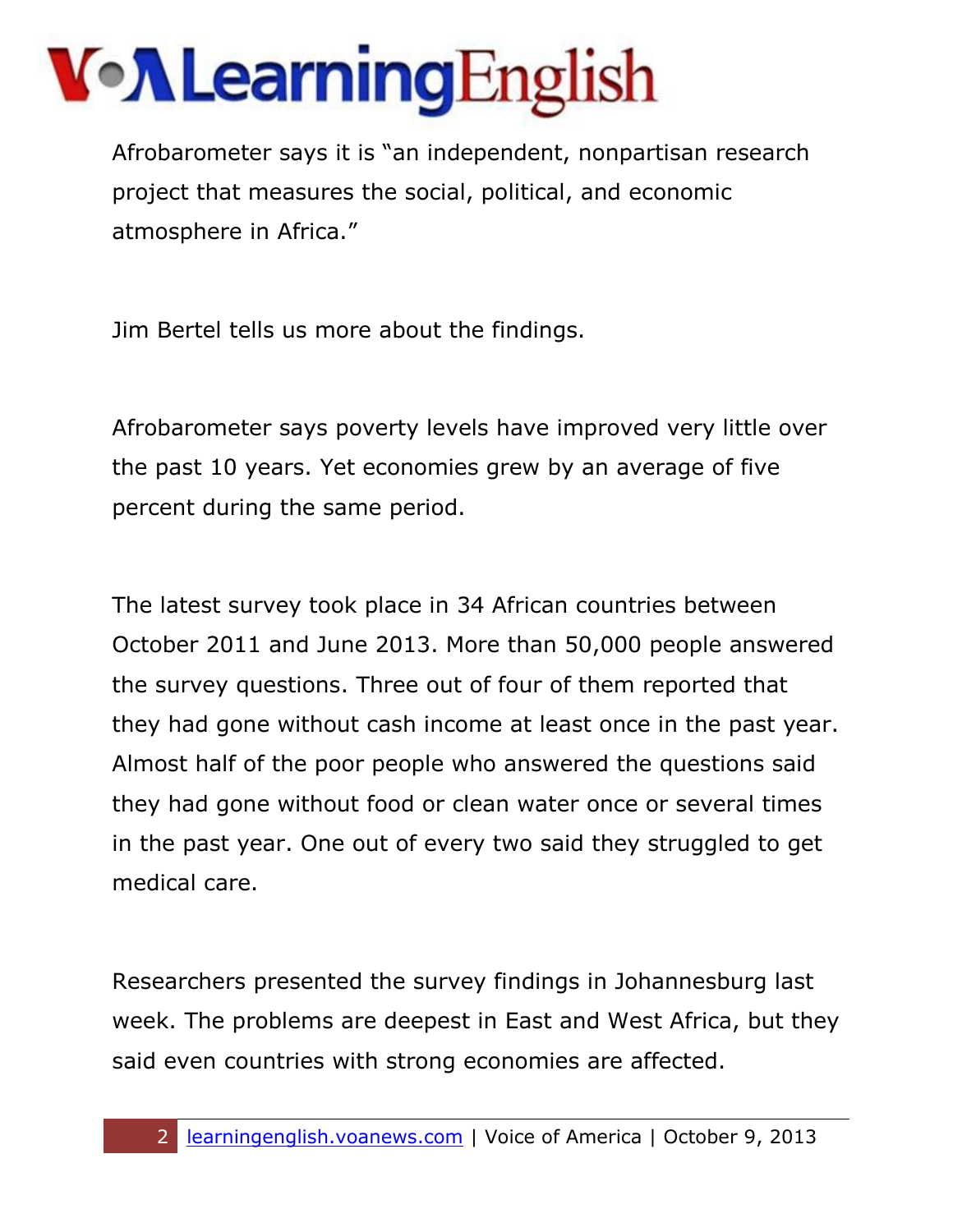Robert Mattes is a professor at the University of Cape Town in South Africa. He says the findings should be a wake-up call to governments that poverty levels have actually increased in South Africa and Botswana.

"Based on that, one might say, with all the levels of growth that have been reported across the continent, with all the other kind of interventions that donors have made to try and bring down poverty, that there has not been much to speak of in the areas of success."

The survey showed people in Togo, Burundi, Guinea, Niger and Senegal experience the highest levels of poverty. People in Mauritius and Algeria reported the lowest levels.

Most of the Africans in the survey criticized their government's economic policies. Sixty-nine percent said they were dissatisfied with job creation. Seventy-six percent said they were not happy with efforts to reduce income gaps between the rich and the poor.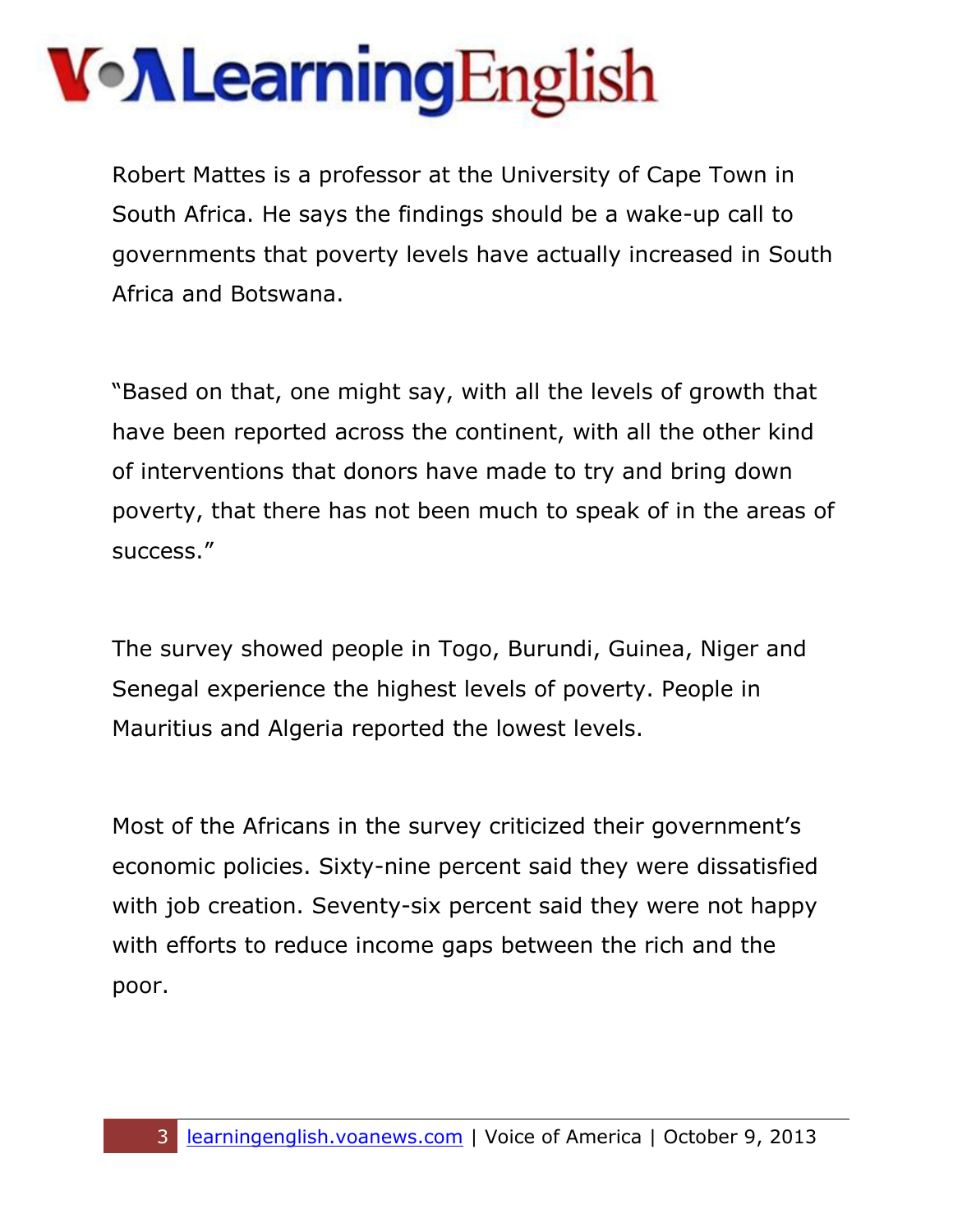# VollearningEnglish

Afrobarometer says this survey suggests that either growth rates are not matching what is being reported or economic growth is not helping those at lower levels of the economy.

The researchers say the only way to reduce poverty levels is to increase investment in basic infrastructure, like water pipes, electricity, education and health services.

#### **Maker Faire**

If you like to make things -- especially things that involve science -- then you might like to attend a Maker Faire. Maker Faires are held every year in different cities around the world. The recent one in New York City had hectares of colorful demonstration tables, science-based games, performance stages and "play islands."

Eleven-year-old Genevieve Beatty, her 13-year-old sister, Camille, and their father Robert stood proudly next to a robot. It was a model of a Mars lander, about a meter and a half high. Genevieve says they built it themselves.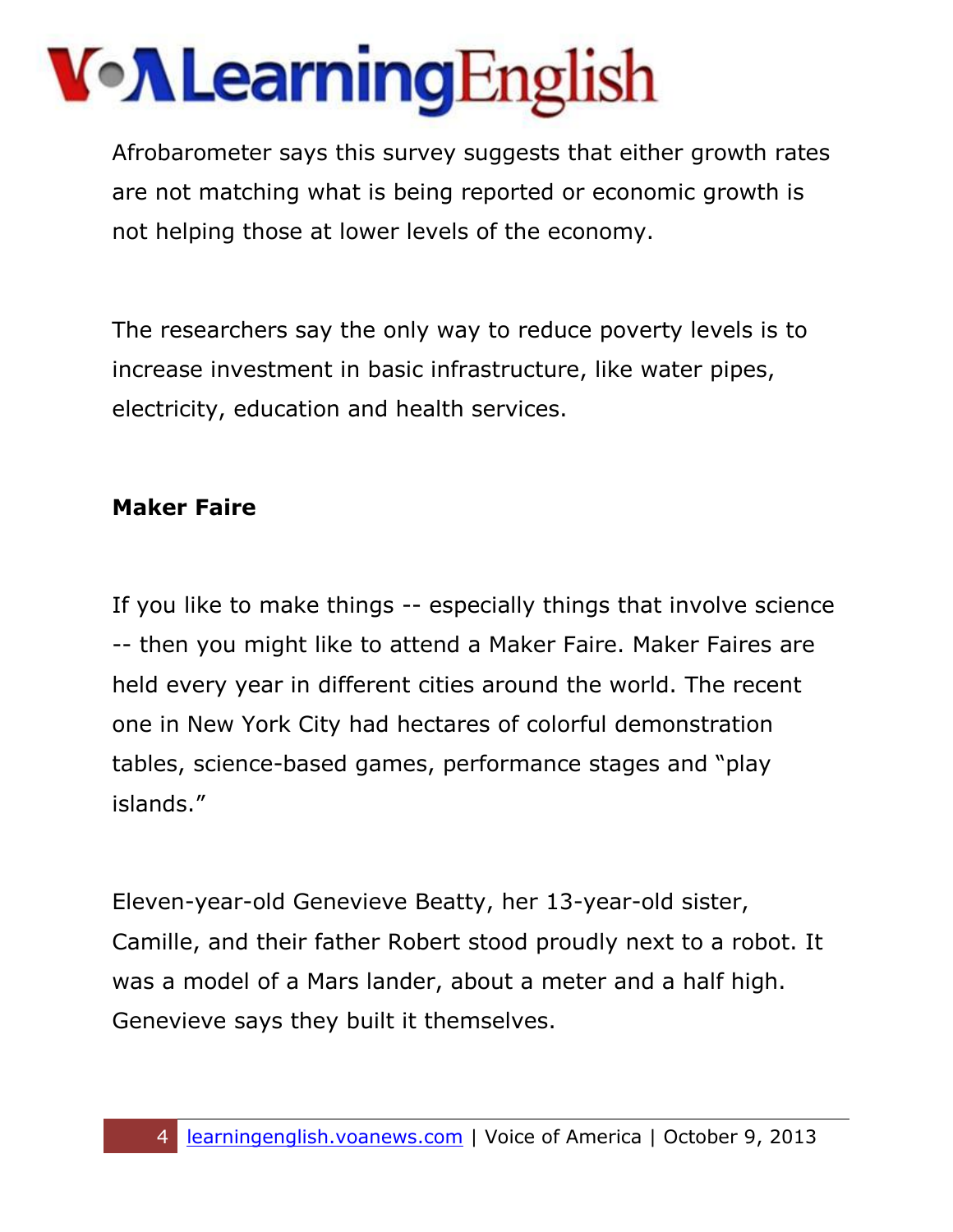"Most of the ones that we built roll, like they have wheels, and some crawl and a few fly. It's just fun to work with my dad and my sister. I do all the, like, inside, like the electronics and like soldering."

Robert Beatty says Genevieve's sister, Camille, had a natural interest in mechanical things. She would take apart household machines to understand how they worked. Robert, Camille and Genevieve began building items with transistors and LED lights. Before long, the two girls asked to build a robot.

"And that was pretty scary, but I thought, OK, if we really do a lot of research we will be able to figure out how to do it. So we just started learning on YouTube and various websites and trying to construct a little robot."

In two years, the family has made nearly 35 robots, including several that science museums asked them to build. But Robert says the main point is fun, family and education.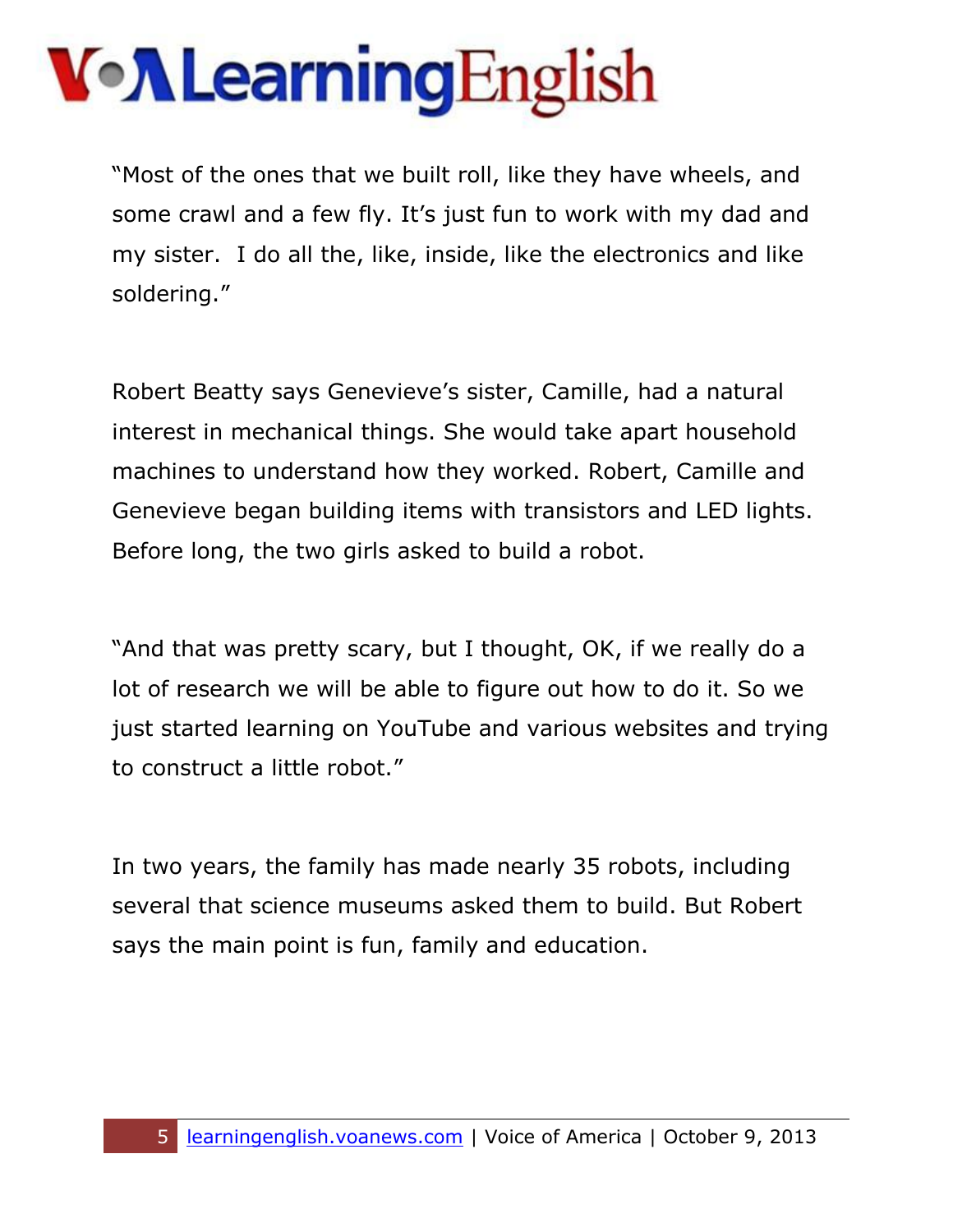# VollearningEnglish

often don't know the subject of what we're trying to learn, but we learn it together, or I teach it to them and then they do all the work. And that way they stay super engaged. As soon as I take over and try to do it myself, that's boring, and they go off and do something else. So the key is to get them to do the work themselves."

Three-dimensional printing was one of the most-popular areas of this year's Maker Faire in New York. At one booth, a young designer named Todd Blatt sold brightly-colored jewelry that he made with software and nylon powder.

"I focused on designs that couldn't be made with traditional manufacturing methods. So I have things that are linked together with no seams and metal pieces that are 3-D-printed in shapes that you couldn't make molds out of. So it is really exciting to make these things that couldn't exist otherwise."

He uses software to draw the object he wants. Then he sends the design to a 3-D printer. It melts the nylon powder with a laser and builds the physical object one thin layer at a time.